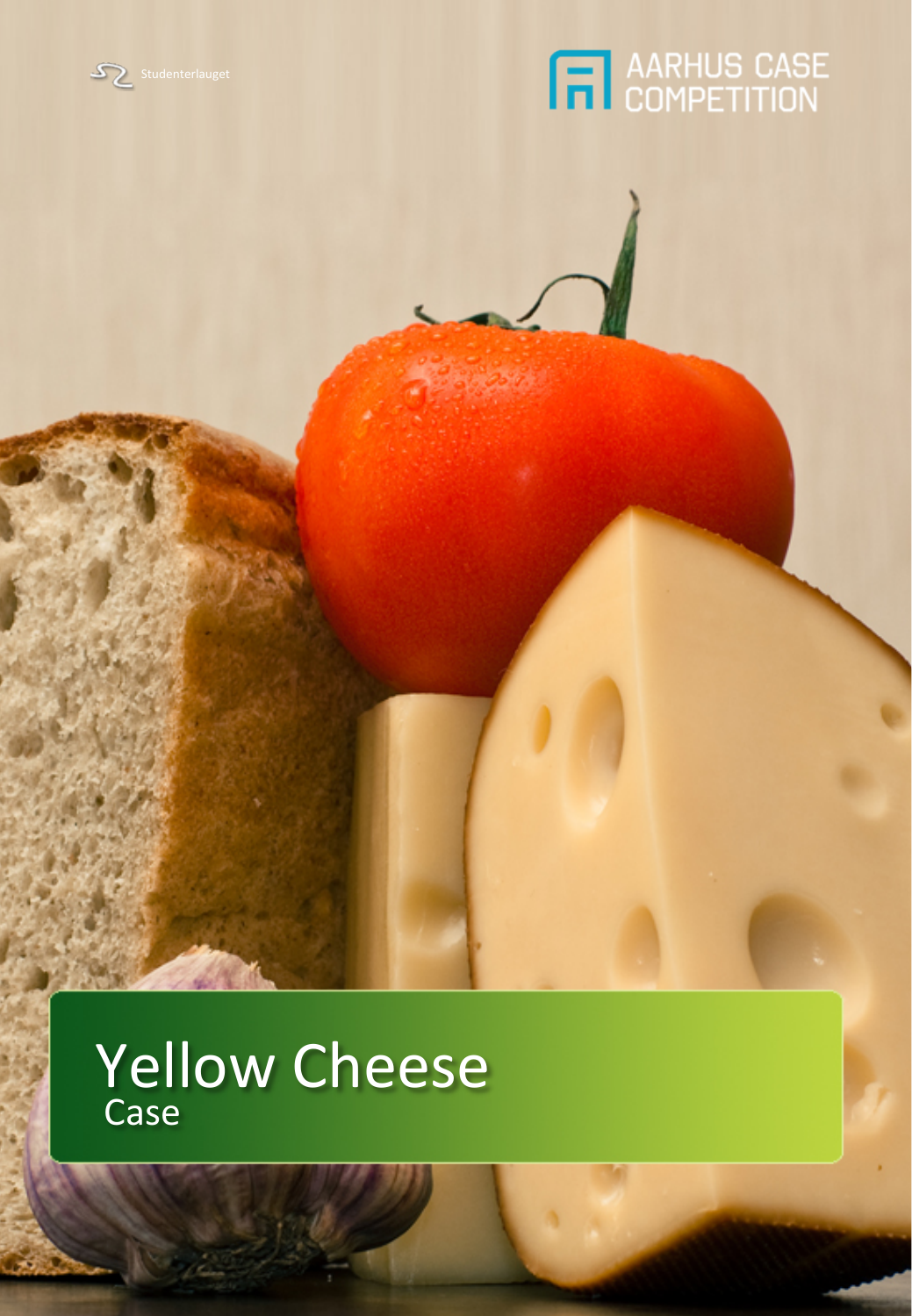### Arla Foods [C]: Uncovering Organic Growth Opportunities for the Yellow Cheese Business

Laurent Ponty, Senior Marketing Director, had just returned from a meeting with Jais Valeur, Group Executive Director. The time was 06:58 A.M. Starting early was natural as he always had a busy schedule. Laurent and Jais had been going through last year's financials and recalled that Arla had been facing declining market shares on the Nordic yellow cheese markets<sup>1</sup>. Besides the declining market share, competition from private labels had increased, and was becoming an increasing threat towards Arla's branded products.

Laurent concluded that the increasing demand for private label products could either be due to competitors lowering prices or because products on the market appeared very similar to consumers. Moreover, tough competition from private label products had, besides stealing market share from Arla, pushed margins further down.

Laurent's many years in the yellow cheese business had taught him that the yellow cheese market is complex. In fact, customer preferences are very different across segments in the market. Currently, Arla's yellow cheese business has 1,723 different products, within 27 different brands on 29 different markets.

Emptying his first cup of coffee while observing the first people arriving to the headquarters, Laurent was reminded of the 2015 strategy. It said: "We want to create the best dairy *company* for 250+ million consumers in Northern Europe/UK. We want to pay the highest possible milk price and achieve a turnover of 75 billion DKK". He wanted to make sure that growth in the yellow cheese segment contributed to reaching this goal.

After considering the challenges on the yellow cheese market, Laurent recalled Jais' last words: "We need to strengthen our branded yellow cheese business on the Nordic market. The yellow cheese market is a very profitable area for us, and it is important to find a solution of how to bring back growth into the segment by 2015".

Laurent was determined to bring back growth to Arla's yellow cheese business within 3 years. However, due to time pressure you were asked to look into the issues to come up with a solution. Laurent briefed you on a conference call and afterwards you received the following confidential mail:

 $1$  The Nordic market is defined as Denmark, Sweden, and Finland. Norway is not included due to import quotas.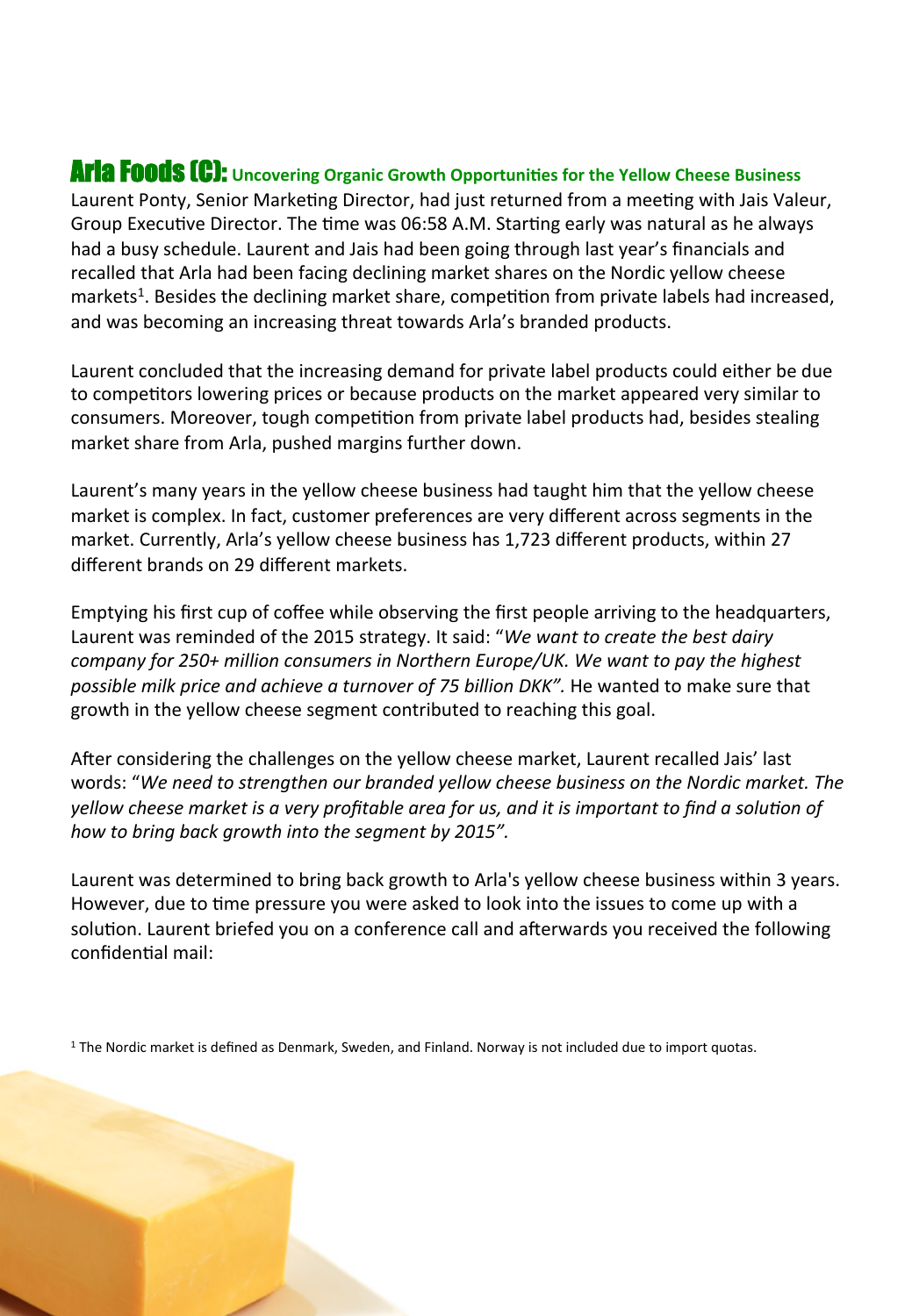To: you@arlafoods.com Cc: ma@aarhuscasecompetition.com; md@aarhuscasecompetition.com Bcc: Subject: Bringing back growth to the Nordic yellow cheese market Time: 08:15 A.M. 18th of April 2012



#### Hello

As you have proved yourself through previous assignments, I would like you to come up with a solution, on how to bring back growth into Arla's Nordic yellow cheese business. It is important for us to turn around the declining market share on the Nordic markets, as the yellow cheese business is very profitable for us. Just to be clear, what we call yellow cheese is typically hard cheese in block or slices used for breakfast, sandwiches or cooking. (For example Klovborg, Hushållsost, Oltermani)

You could consider looking into markets, segments, channels, products, R&D and so on – but that is by no way an exhaustive list. Be creative!

I have arranged an interview between the task force and myself or Tina Nykjær, Senior Global Brand Manager, which can take place from 12 P.M. to 3 P.M. Please let me know when and whom you would prefer to meet, by responding to *ma@aarhuscasecompetition.com* promptly.

I expect you to hand in your findings no later than tomorrow the 19th of April at 08:15 A.M. I will arrange a meeting between your task force and the board afterwards where you should present your proposal.

The solution should be presented in PowerPoint. Your presentation should last no more than 10 minutes, which will be followed by a 15 minutes Q&A session.

I enclosed some files to get you started, but you might need to find data on your own as well.

Best Regards,

Laurent Ponty

Attached files:

- Yellow cheese presentation
- Euromonitor reports of Finland, Denmark and Sweden
- Brand perception & attributes for Sweden, Denmark and Finland
- Volume and price on products and brands for Sweden, Denmark and Finland

- Market article "The European Cheese Market – The game is changing" by Rabobank Equity Research